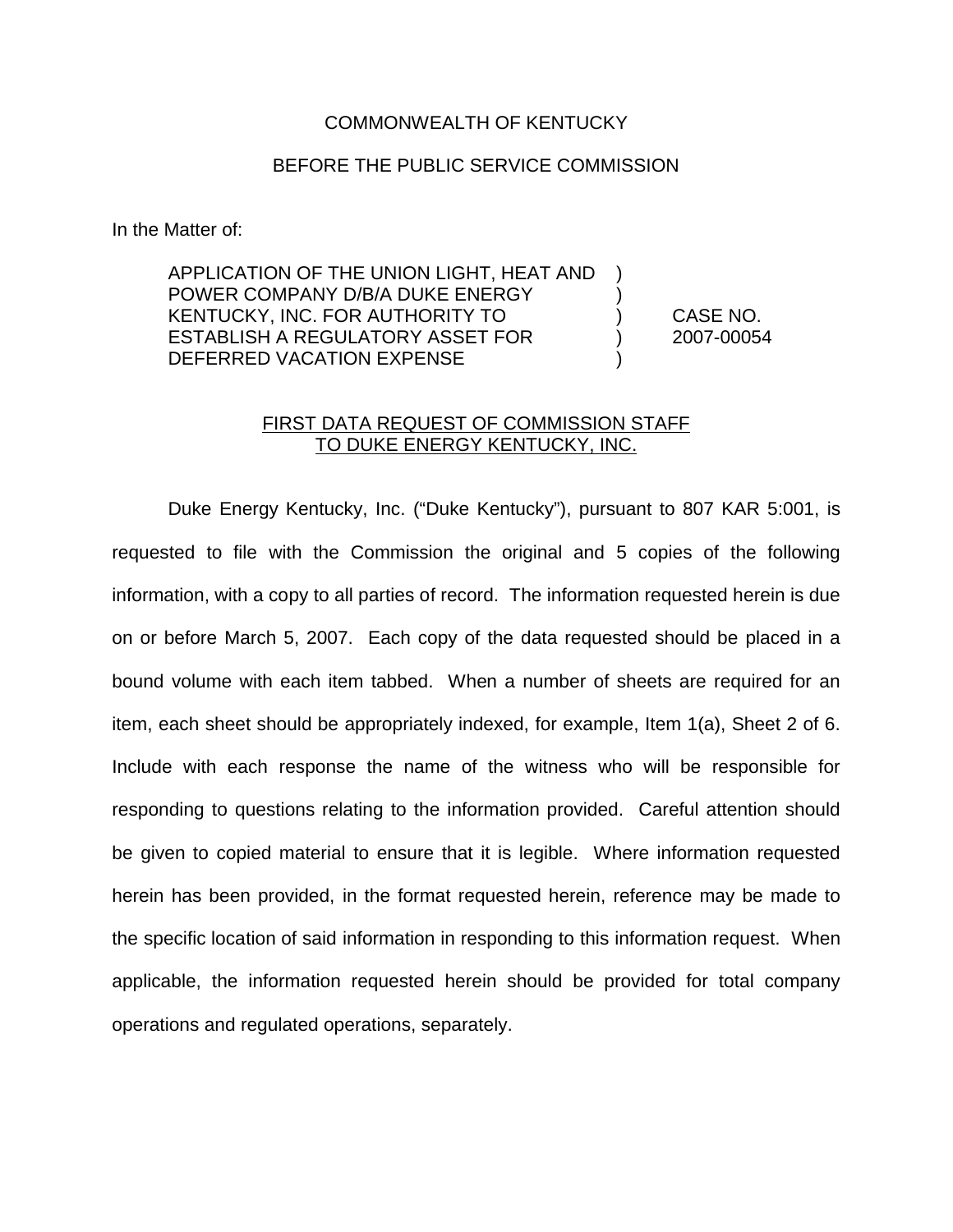1. Explain why Statement of Financial Accounting Standards ("SFAS") No. 43, issued in 1980, has not been applied previously. Provide the changes that have occurred to vacation policies that necessitate the implementation of the statement. Provide the time period(s) these changes occurred.

2. Provide the proposed journal entry to implement SFAS No. 43 which shows the cumulative effect of the implementation.

3. In its letter requesting establishment of a regulatory asset, Duke Kentucky states that, "[t]he Company has now determined that a liability exists for the amount of vacation expense to be taken by employees in the next twelve month period." A review of the standard appears to indicate that SFAS No. 43 requires a liability be established for all earned vacation compensation that meets the conditions listed in SFAS No. 43, regardless of the period it is to be paid to the employee. Explain the statement that limits the liability to vacation expense taken in the next 12-month period.

4. In its letter requesting establishment of a regulatory asset, Duke Kentucky states that, "[b]y the end of the year, both accounts should be near zero."

a. Provide the account number and name of the accounts referred to as "both."

b. Explain why the accounts should be near zero at the end of the year.

5. Provide sample accounting entries for the events listed below, pursuant to the requirements of the SFAS No. 43. For purposes of this question, assume the accounting entries are for one employee, a manager with 12 years of service with Duke Kentucky. Base the entries on what would be the vacation leave such an employee

-2- Case No. 2007-00054